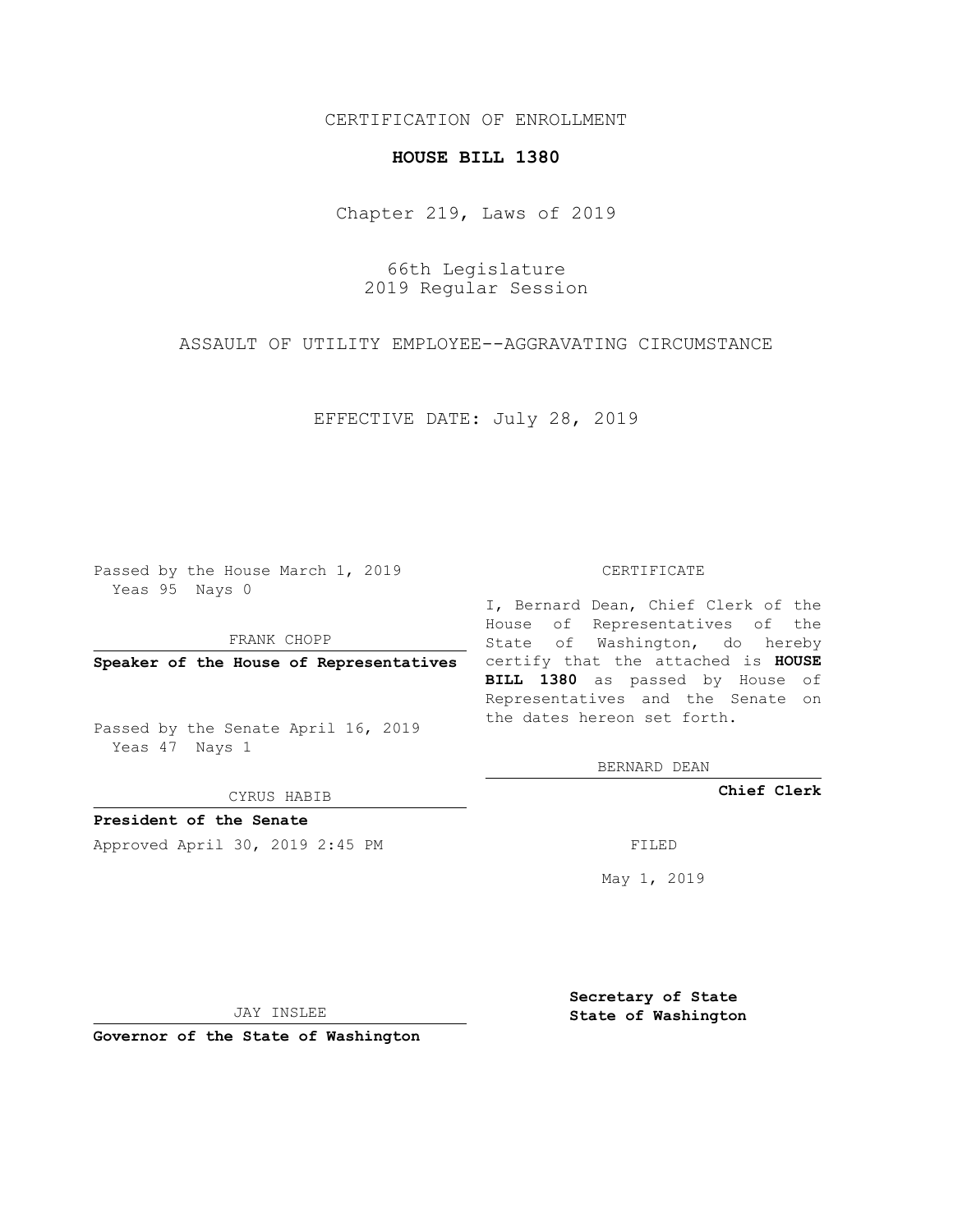## **HOUSE BILL 1380**

Passed Legislature - 2019 Regular Session

**State of Washington 66th Legislature 2019 Regular Session**

**By** Representatives Pellicciotti, Goodman, Pettigrew, Chapman, Ormsby, Reeves, and Macri

Read first time 01/21/19. Referred to Committee on Public Safety.

 AN ACT Relating to providing an aggravating circumstance for assault against a utility worker; and amending RCW 9.94A.535.

BE IT ENACTED BY THE LEGISLATURE OF THE STATE OF WASHINGTON:

 **Sec. 1.** RCW 9.94A.535 and 2016 c 6 s 2 are each amended to read 5 as follows:

 The court may impose a sentence outside the standard sentence range for an offense if it finds, considering the purpose of this chapter, that there are substantial and compelling reasons justifying an exceptional sentence. Facts supporting aggravated sentences, other than the fact of a prior conviction, shall be determined pursuant to 11 the provisions of RCW 9.94A.537.

 Whenever a sentence outside the standard sentence range is imposed, the court shall set forth the reasons for its decision in written findings of fact and conclusions of law. A sentence outside the standard sentence range shall be a determinate sentence.

 If the sentencing court finds that an exceptional sentence 17 outside the standard sentence range should be imposed, the sentence is subject to review only as provided for in RCW 9.94A.585(4).

 A departure from the standards in RCW 9.94A.589 (1) and (2) governing whether sentences are to be served consecutively or concurrently is an exceptional sentence subject to the limitations in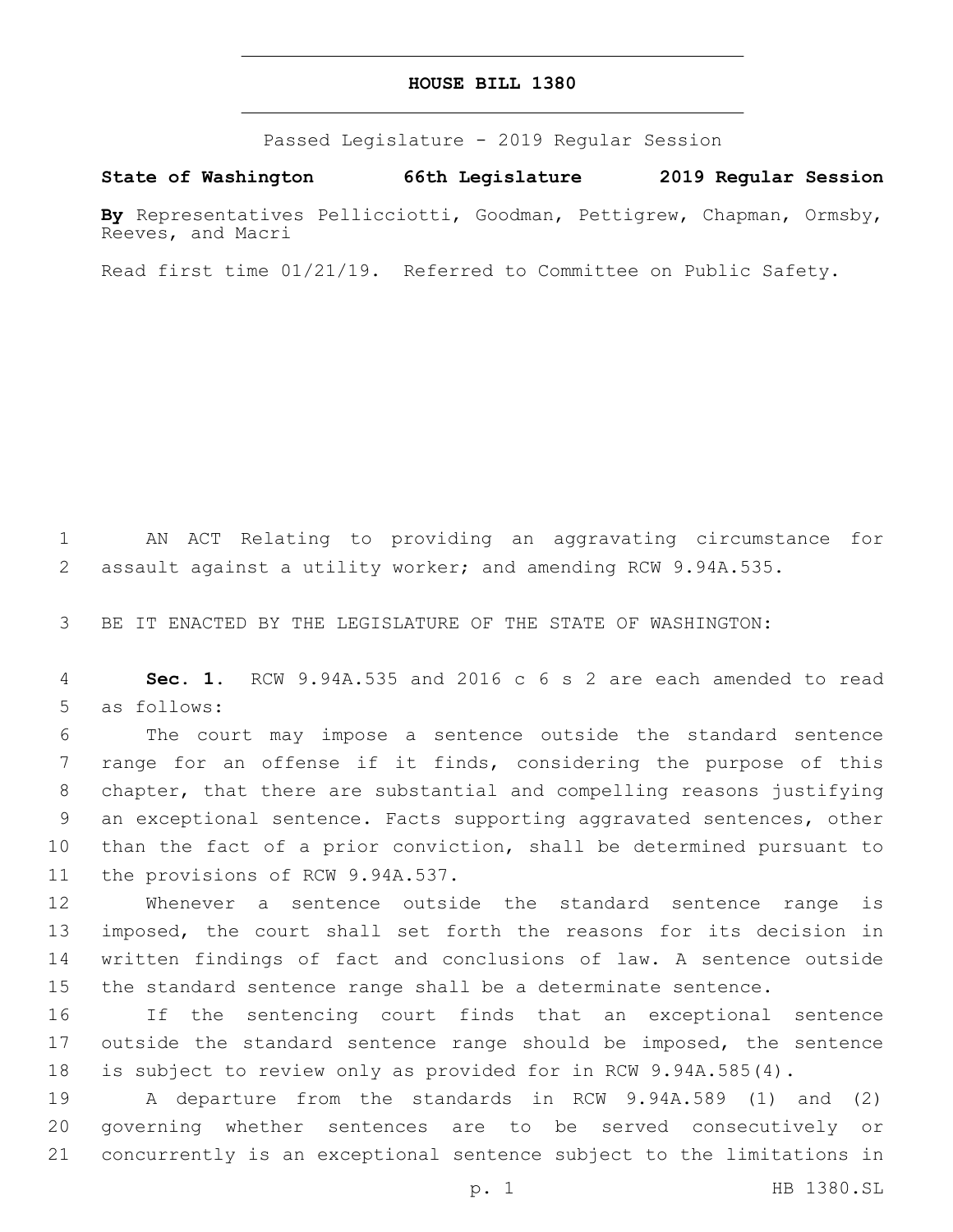this section, and may be appealed by the offender or the state as set forth in RCW 9.94A.585 (2) through (6).2

(1) Mitigating Circumstances - Court to Consider

 The court may impose an exceptional sentence below the standard range if it finds that mitigating circumstances are established by a preponderance of the evidence. The following are illustrative only and are not intended to be exclusive reasons for exceptional 8 sentences.

 (a) To a significant degree, the victim was an initiator, willing 10 participant, aggressor, or provoker of the incident.

 (b) Before detection, the defendant compensated, or made a good faith effort to compensate, the victim of the criminal conduct for 13 any damage or injury sustained.

 (c) The defendant committed the crime under duress, coercion, threat, or compulsion insufficient to constitute a complete defense but which significantly affected his or her conduct.

 (d) The defendant, with no apparent predisposition to do so, was 18 induced by others to participate in the crime.

 (e) The defendant's capacity to appreciate the wrongfulness of his or her conduct, or to conform his or her conduct to the requirements of the law, was significantly impaired. Voluntary use of 22 drugs or alcohol is excluded.

 (f) The offense was principally accomplished by another person and the defendant manifested extreme caution or sincere concern for 25 the safety or well-being of the victim.

 (g) The operation of the multiple offense policy of RCW 9.94A.589 results in a presumptive sentence that is clearly excessive in light of the purpose of this chapter, as expressed in RCW 9.94A.010.

 (h) The defendant or the defendant's children suffered a continuing pattern of physical or sexual abuse by the victim of the offense and the offense is a response to that abuse.

 (i) The defendant was making a good faith effort to obtain or provide medical assistance for someone who is experiencing a drug-34 related overdose.

 (j) The current offense involved domestic violence, as defined in RCW 10.99.020, and the defendant suffered a continuing pattern of coercion, control, or abuse by the victim of the offense and the offense is a response to that coercion, control, or abuse.

 (k) The defendant was convicted of vehicular homicide, by the operation of a vehicle in a reckless manner and has committed no

p. 2 HB 1380.SL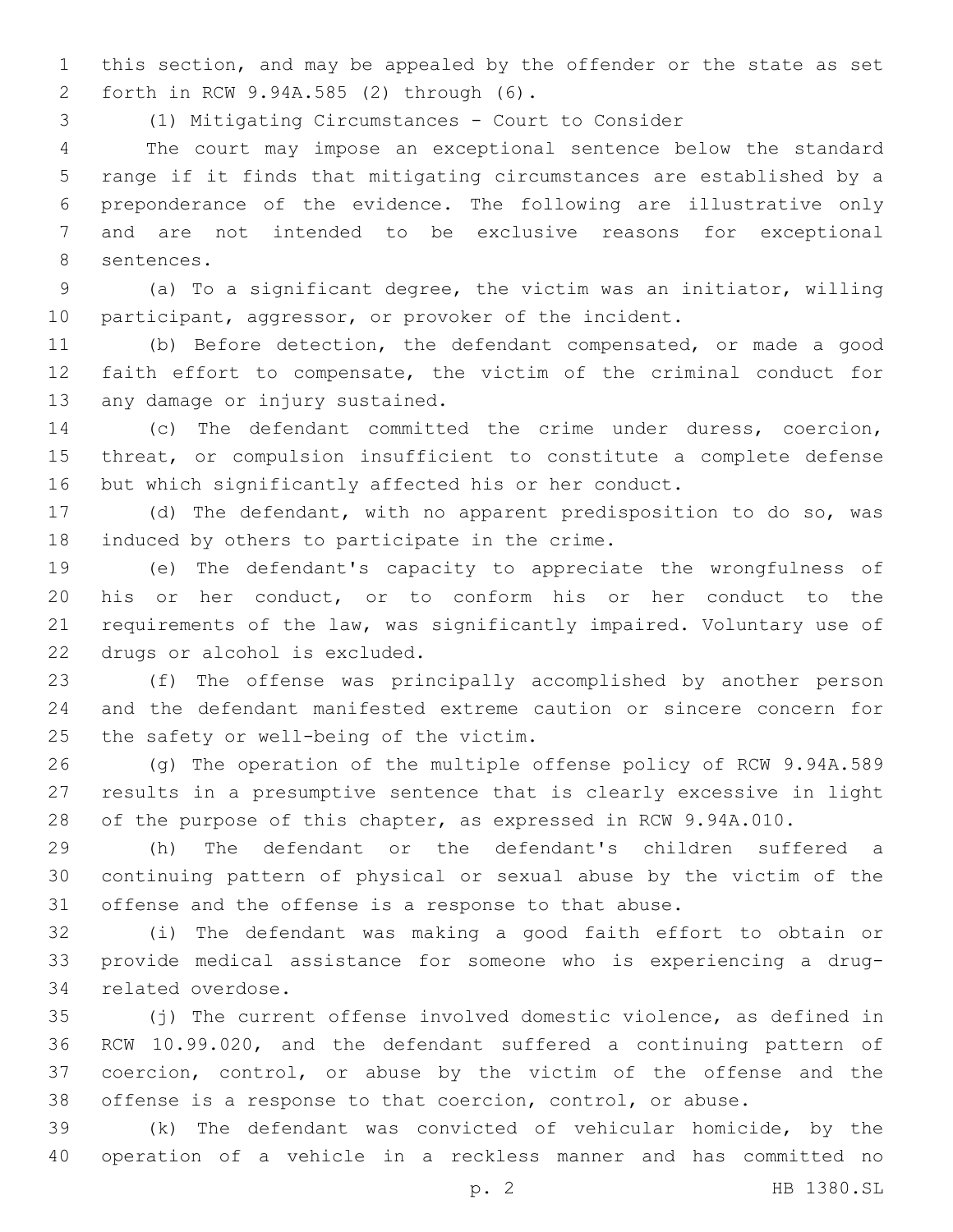other previous serious traffic offenses as defined in RCW 9.94A.030, and the sentence is clearly excessive in light of the purpose of this 3 chapter, as expressed in RCW 9.94A.010.

 (2) Aggravating Circumstances - Considered and Imposed by the 5 Court

 The trial court may impose an aggravated exceptional sentence without a finding of fact by a jury under the following 8 circumstances:

 (a) The defendant and the state both stipulate that justice is best served by the imposition of an exceptional sentence outside the standard range, and the court finds the exceptional sentence to be consistent with and in furtherance of the interests of justice and 13 the purposes of the sentencing reform act.

 (b) The defendant's prior unscored misdemeanor or prior unscored foreign criminal history results in a presumptive sentence that is 16 clearly too lenient in light of the purpose of this chapter, as 17 expressed in RCW 9.94A.010.

 (c) The defendant has committed multiple current offenses and the defendant's high offender score results in some of the current 20 offenses going unpunished.

 (d) The failure to consider the defendant's prior criminal history which was omitted from the offender score calculation pursuant to RCW 9.94A.525 results in a presumptive sentence that is 24 clearly too lenient.

 (3) Aggravating Circumstances - Considered by a Jury - Imposed by 26 the Court

 Except for circumstances listed in subsection (2) of this section, the following circumstances are an exclusive list of factors that can support a sentence above the standard range. Such facts should be determined by procedures specified in RCW 9.94A.537.

 (a) The defendant's conduct during the commission of the current offense manifested deliberate cruelty to the victim.

 (b) The defendant knew or should have known that the victim of the current offense was particularly vulnerable or incapable of 35 resistance.

 (c) The current offense was a violent offense, and the defendant knew that the victim of the current offense was pregnant.

 (d) The current offense was a major economic offense or series of offenses, so identified by a consideration of any of the following 40 factors: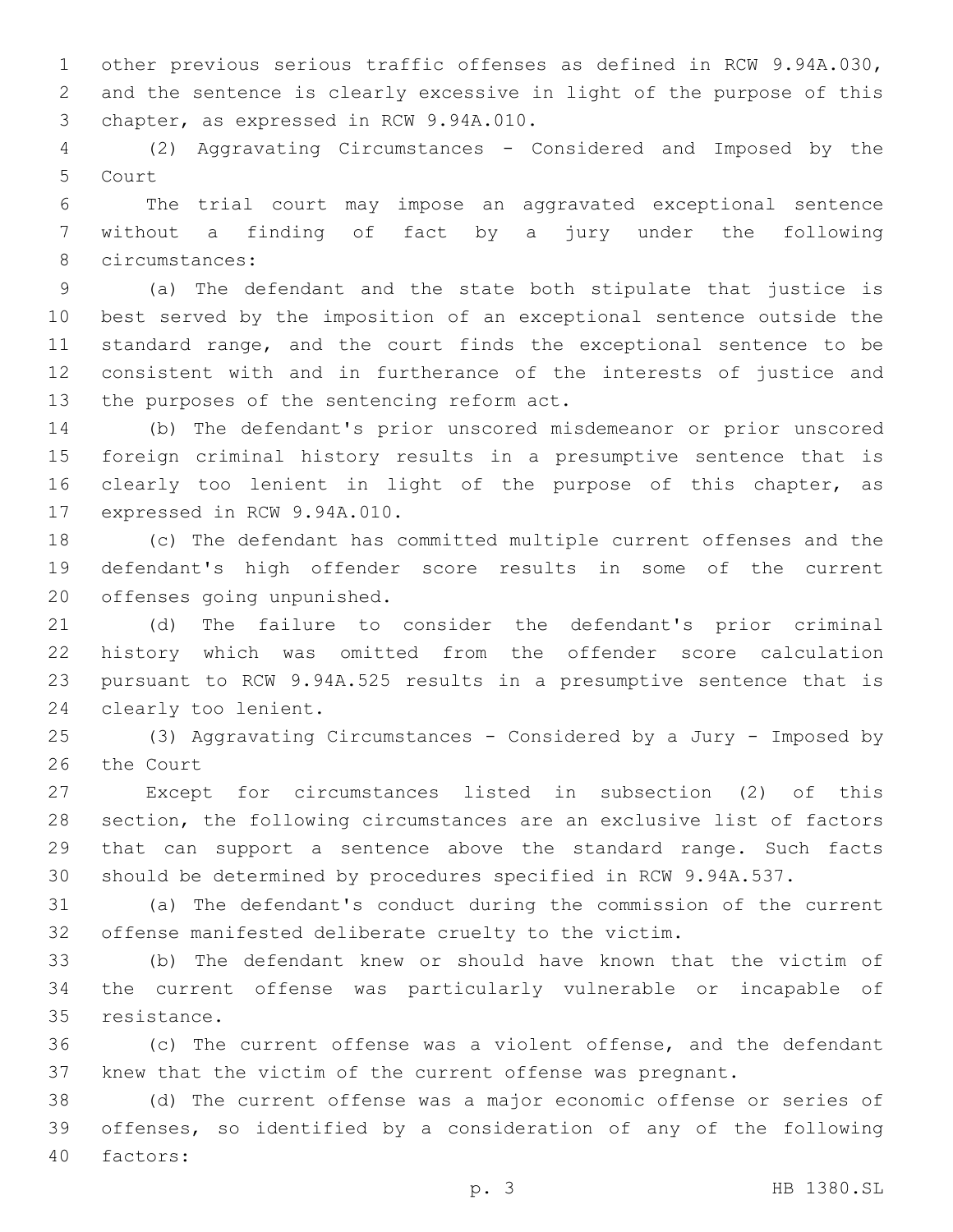(i) The current offense involved multiple victims or multiple 2 incidents per victim;

 (ii) The current offense involved attempted or actual monetary loss substantially greater than typical for the offense;

 (iii) The current offense involved a high degree of sophistication or planning or occurred over a lengthy period of time; 7 or

 (iv) The defendant used his or her position of trust, confidence, or fiduciary responsibility to facilitate the commission of the 10 current offense.

 (e) The current offense was a major violation of the Uniform Controlled Substances Act, chapter 69.50 RCW (VUCSA), related to trafficking in controlled substances, which was more onerous than the typical offense of its statutory definition: The presence of ANY of the following may identify a current offense as a major VUCSA:

 (i) The current offense involved at least three separate transactions in which controlled substances were sold, transferred, 18 or possessed with intent to do so;

 (ii) The current offense involved an attempted or actual sale or transfer of controlled substances in quantities substantially larger 21 than for personal use;

 (iii) The current offense involved the manufacture of controlled 23 substances for use by other parties;

 (iv) The circumstances of the current offense reveal the offender 25 to have occupied a high position in the drug distribution hierarchy;

 (v) The current offense involved a high degree of sophistication or planning, occurred over a lengthy period of time, or involved a 28 broad geographic area of disbursement; or

 (vi) The offender used his or her position or status to facilitate the commission of the current offense, including positions of trust, confidence or fiduciary responsibility (e.g., pharmacist, 32 physician, or other medical professional).

 (f) The current offense included a finding of sexual motivation 34 pursuant to RCW 9.94A.835.

 (g) The offense was part of an ongoing pattern of sexual abuse of the same victim under the age of eighteen years manifested by multiple incidents over a prolonged period of time.

 (h) The current offense involved domestic violence, as defined in RCW 10.99.020, or stalking, as defined in RCW 9A.46.110, and one or 40 more of the following was present:

p. 4 HB 1380.SL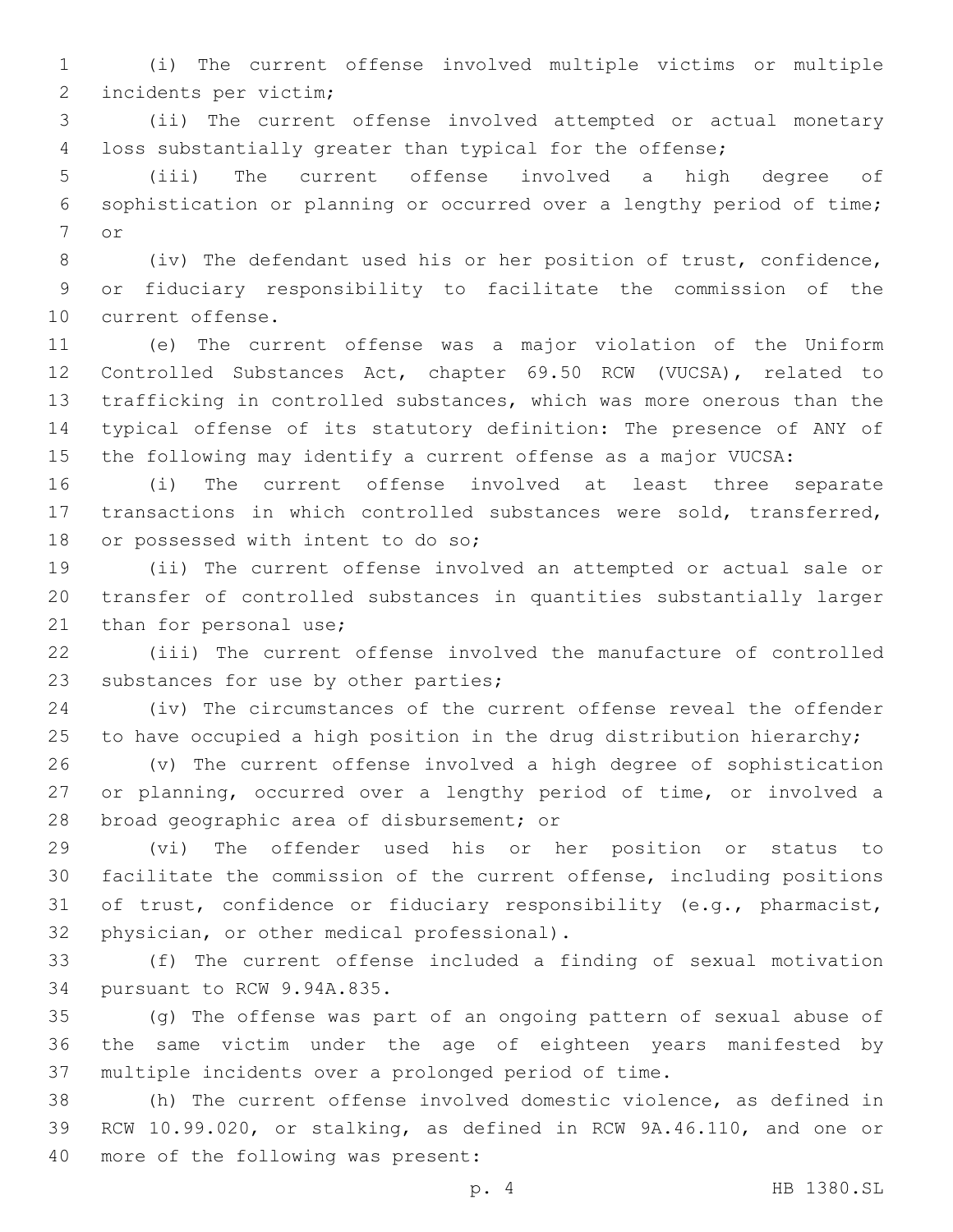(i) The offense was part of an ongoing pattern of psychological, physical, or sexual abuse of a victim or multiple victims manifested by multiple incidents over a prolonged period of time;

 (ii) The offense occurred within sight or sound of the victim's or the offender's minor children under the age of eighteen years; or

 (iii) The offender's conduct during the commission of the current offense manifested deliberate cruelty or intimidation of the victim.

 (i) The offense resulted in the pregnancy of a child victim of 9 rape.

 (j) The defendant knew that the victim of the current offense was a youth who was not residing with a legal custodian and the defendant established or promoted the relationship for the primary purpose of 13 victimization.

 (k) The offense was committed with the intent to obstruct or impair human or animal health care or agricultural or forestry 16 research or commercial production.

 (l) The current offense is trafficking in the first degree or trafficking in the second degree and any victim was a minor at the 19 time of the offense.

 (m) The offense involved a high degree of sophistication or 21 planning.

 (n) The defendant used his or her position of trust, confidence, or fiduciary responsibility to facilitate the commission of the 24 current offense.

 (o) The defendant committed a current sex offense, has a history 26 of sex offenses, and is not amenable to treatment.

(p) The offense involved an invasion of the victim's privacy.

 (q) The defendant demonstrated or displayed an egregious lack of 29 remorse.

 (r) The offense involved a destructive and foreseeable impact on 31 persons other than the victim.

 (s) The defendant committed the offense to obtain or maintain his or her membership or to advance his or her position in the hierarchy of an organization, association, or identifiable group.

 (t) The defendant committed the current offense shortly after 36 being released from incarceration.

 (u) The current offense is a burglary and the victim of the burglary was present in the building or residence when the crime was committed.39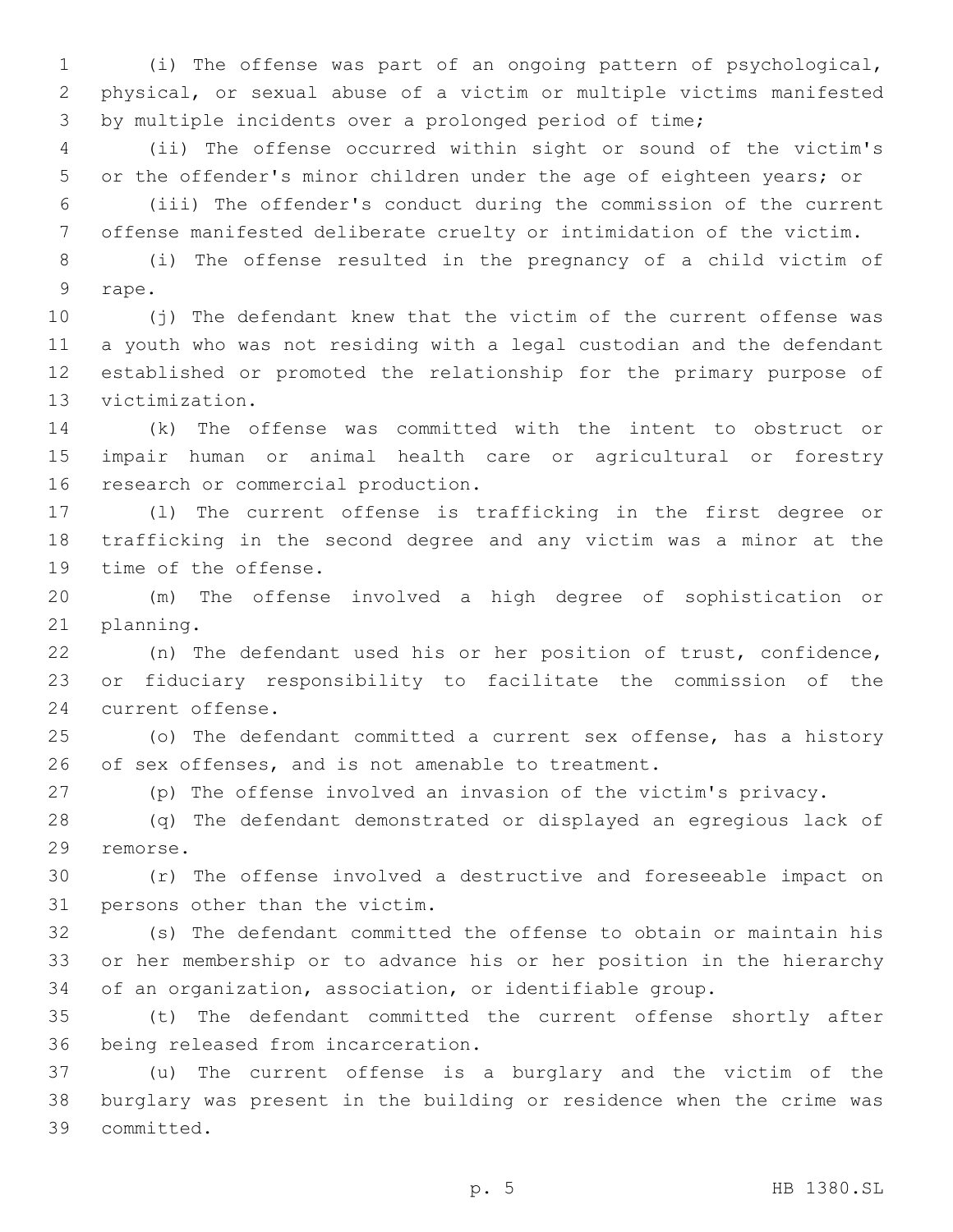(v) The offense was committed against a law enforcement officer who was performing his or her official duties at the time of the offense, the offender knew that the victim was a law enforcement officer, and the victim's status as a law enforcement officer is not 5 an element of the offense.

 (w) The defendant committed the offense against a victim who was 7 acting as a good samaritan.

 (x) The defendant committed the offense against a public official or officer of the court in retaliation of the public official's performance of his or her duty to the criminal justice system.

 (y) The victim's injuries substantially exceed the level of bodily harm necessary to satisfy the elements of the offense. This aggravator is not an exception to RCW 9.94A.530(2).

 (z)(i)(A) The current offense is theft in the first degree, theft in the second degree, possession of stolen property in the first degree, or possession of stolen property in the second degree; (B) the stolen property involved is metal property; and (C) the property damage to the victim caused in the course of the theft of metal property is more than three times the value of the stolen metal property, or the theft of the metal property creates a public hazard.

 (ii) For purposes of this subsection, "metal property" means commercial metal property, private metal property, or nonferrous 23 metal property, as defined in RCW 19.290.010.

 (aa) The defendant committed the offense with the intent to 25 directly or indirectly cause any benefit, aggrandizement, gain, profit, or other advantage to or for a criminal street gang as defined in RCW 9.94A.030, its reputation, influence, or membership.

 (bb) The current offense involved paying to view, over the internet in violation of RCW 9.68A.075, depictions of a minor engaged in an act of sexually explicit conduct as defined in RCW 9.68A.011(4) (a) through  $(q)$ .

 (cc) The offense was intentionally committed because the defendant perceived the victim to be homeless, as defined in RCW 34 9.94A.030.

 (dd) The current offense involved a felony crime against persons, except for assault in the third degree pursuant to RCW 9A.36.031(1)(k), that occurs in a courtroom, jury room, judge's chamber, or any waiting area or corridor immediately adjacent to a courtroom, jury room, or judge's chamber. This subsection shall apply only: (i) During the times when a courtroom, jury room, or judge's

p. 6 HB 1380.SL